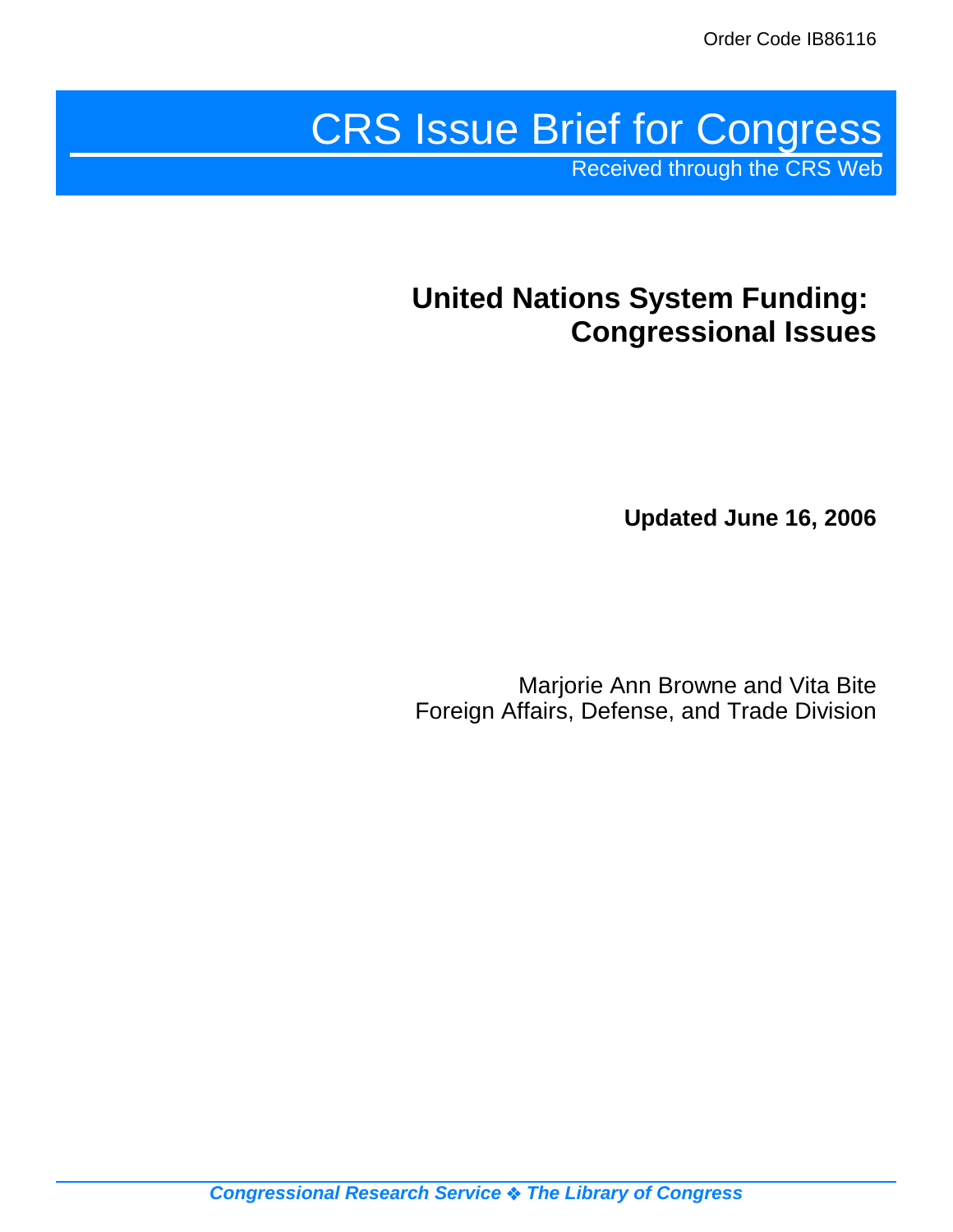# **CONTENTS**

**SUMMARY** 

MOST RECENT DEVELOPMENTS

BACKGROUND AND ANALYSIS

U.N. System Financing

U.N. Assessed Budgets Scale of Assessments U.N. Reform U.S. Role in U.N. Reform Task Force on the United Nations U.N. Reform Efforts U.S. Withholding Arrearages The Helms-Biden Agreement and Payment of U.N. Arrears FY2007 Funding for U.N. Assessed Budgets FY2006 Funding for U.N. Assessed Budgets FY2005 Funding for U.N. Assessed Budgets

U.N. Voluntary Programs

FY2007 FY2006 FY2005 Issues

U.N. Peacekeeping Operations FY2007 FY2006 FY2005

**LEGISLATION** 

FOR ADDITIONAL READING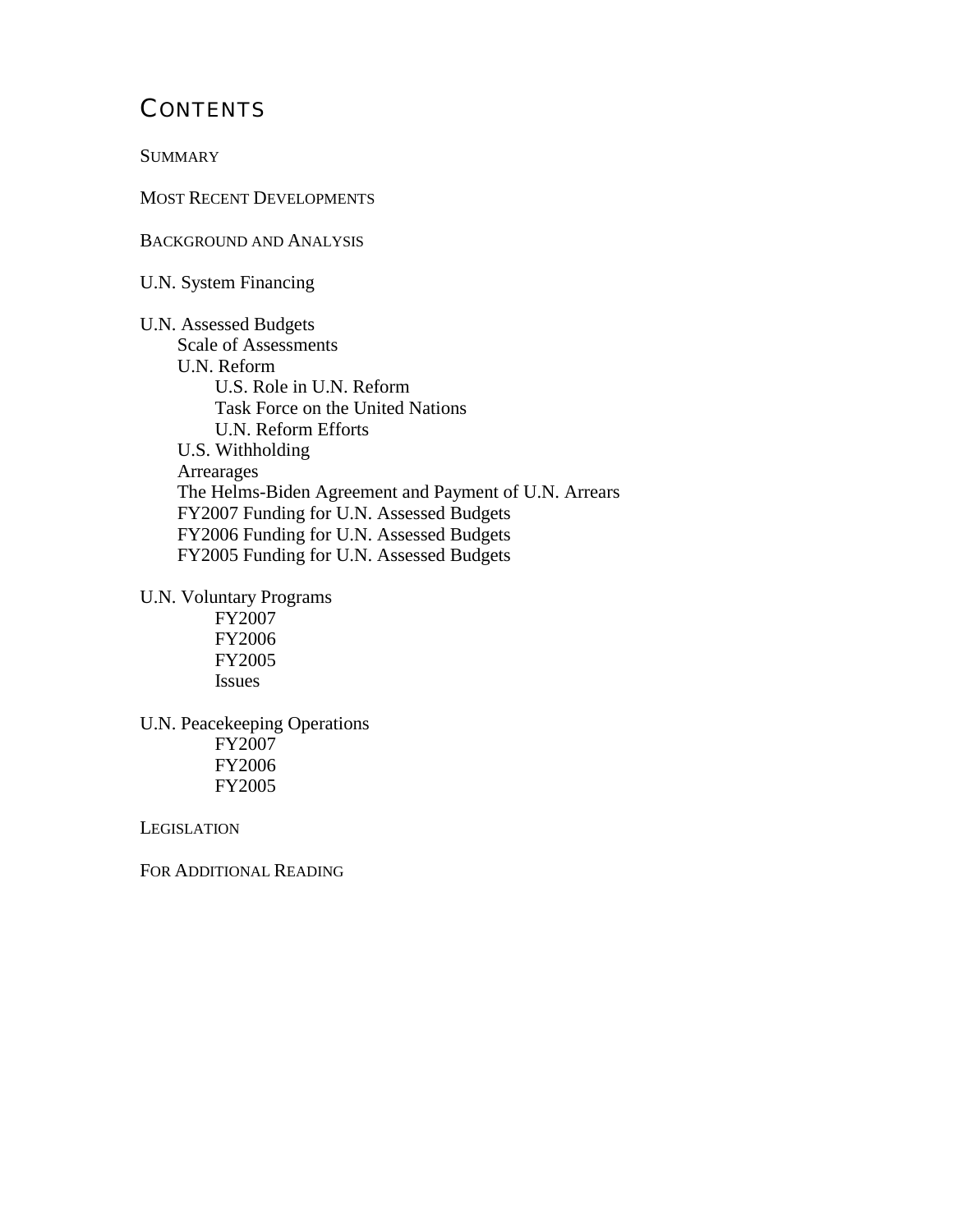## United Nations System Funding: Congressional Issues

# **SUMMARY**

Congressional debate over U.N. funding focuses on the following questions: (1) What is the appropriate level of U.S. funding for U.N. system operations and programs? (2) What U.S. funding actions are most likely to produce a positive continuation of U.N. system reform efforts?

The U.N. system includes the parent U.N. organization, a number of affiliated agencies, voluntary funds and programs, and peacekeeping operations. Participating states finance the system with voluntary and assessed contributions. For nearly 60 years, the United States has been the single largest financial contributor to the U.N. system.

Both Congress and the executive branch have been pressing U.N. system organizations to reform, especially to improve management and budgeting practices. Indeed, Congress linked payment of U.S. financial arrears to U.N. reforms. In recent years the United Nations has undertaken reforms including a restructuring of its financial assessment system, allowing the United States to pay some of its arrears.

**FY2007.** On February 6, 2006, President Bush requested \$1,268,523,000 for payment of U.S. assessed contributions to international organizations of which \$922,970,000 was for assessed U.N. system organizations including \$422,761,000 for the U.N. regular budget. He requested \$1,135,327,000 for payment of U.S. assessed contributions to U.N. peacekeeping activities and \$289 million for U.S. voluntary contributions to international organizations and agencies. An additional \$50 million was requested for U.S. contribution to voluntary IAEA programs.

**FY2006.** P.L.109-108 (H.R. 2862),

making appropriations for Science, the Department of State, Justice, and Commerce and related agencies included \$1.166 billion, of \$1.296 billion requested, for U.S. assessed contributions to international organizations (CIO), and \$1.035 billion, as requested, for assessed contributions to international peacekeeping activities (CIPA). P.L.109-102 (H.R. 3057), making appropriations for foreign operations included \$329,458,000 (\$281,908,000 was requested) for U.S. voluntary contributions to the International organizations and programs (IO&P) account. In addition, \$50 million, as requested, was appropriated for voluntary contributions to the IAEA in another account. The Bush Administration CIO account request had included \$931,362,000 for U.N. system organizations including \$438,952,000 for the U.N. regular budget. The Administration also requested \$780 million in supplemental FY2005 funding for peacekeeping contributions; \$680 million was appropriated in FY2005 supplemental funding for U.N. peacekeeping in P.L. 109-13. The \$281.9 million request for U.S. voluntary contributions in the international organizations and programs account had included \$114 million for UNICEF and \$95 million for UNDP.

**FY2005.** P.L. 108-447, the Consolidated Appropriations Act for FY2005, included \$1.18 billion for U.S. assessed contributions for international organizations (CIO); \$490 million for assessed contributions for U.N. peacekeeping activities (CIPA); and \$319,494,000 for voluntary contributions for the international organizations and programs (IO&P) account. In addition, \$53 million was included for voluntary contributions to IAEA in another account.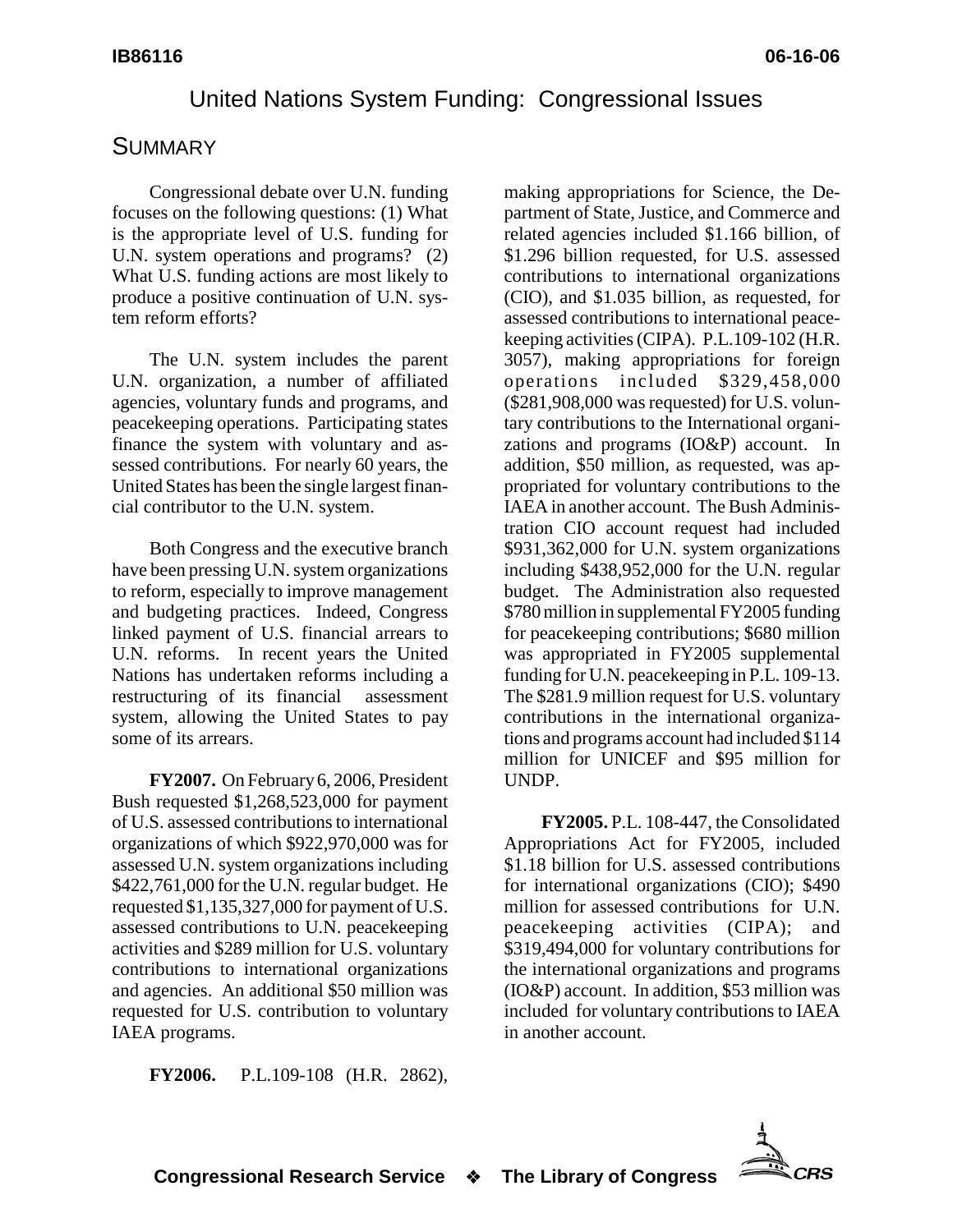## MOST RECENT DEVELOPMENTS

On February 6, 2006, the President requested \$1,268,523,000 for payment of U.S. assessed contributions to international organizations (CIO account) of which \$922,970,000 was for assessed U.N. system organizations including \$422,761,000 for the U.N. regular budget. In addition, \$1,135,327,000 was requested for U.S. assessed contributions to U.N. peacekeeping activities (CIPA account), and \$289 million for U.S. voluntary contributions to the international organizations and programs (IO&P account). An additional \$50 million was requested for a U.S. contribution to voluntary IAEA programs. On February 16, 2006, the President requested, in a FY2006 supplemental, \$69.8 million for the CIPA account. The House and Senate approved the conference report on H.R. 4939, which provided \$129.8 million for this account, and sent it to the President on June 15, 2006. The House, on June 9, 2006, passed H.R. 5522, the Foreign Operations Appropriations Act, providing \$327,570,000 to the IO&P account.

#### BACKGROUND AND ANALYSIS

The United States has been, and remains, the single largest contributor to the U.N. system. For calendar year 2003, U.S. contributions to the U.N. system totaled nearly \$4 billion. The total included about \$762 million in assessed contributions to the U.N. regular budget and U.N. affiliated agencies; about \$ 1.1 billion in assessed contributions to U.N. peacekeeping activities; about \$72 million for war crimes tribunals; and voluntary contributions (both cash and in kind) to U.N.-affiliated organizations and programs (mainly for humanitarian and development programs). In recent years, however, Congress has been pressing to reduce U.S. funding for many U.N. system programs. Congressional debate over U.N. funding is focused on the following questions: 1) What is the appropriate level of U.S. funding for U.N. system operations and programs? 2) What U.S. funding actions are most likely to produce a positive continuation of U.N. system reform efforts? 3) How should the United States address its accumulated arrearages?

# **U.N. System Financing**

The United Nations (U.N.) system is made up of variously interconnected components including specialized agencies, voluntary funds and programs, peacekeeping operations, and the parent United Nations organization itself. The system is financed by contributions from participant states. The contributions are usually made in two ways: more than half are voluntary contributions and the rest are assessed contributions — required "dues" at levels established by the membership of the organizations involved.

Assessed contributions finance the regular budget of the United Nations, the Specialized Agencies, and the International Atomic Energy Agency (IAEA). Financial assessments are one of the legal obligations accepted by a country when it joins one of these organizations. Thus, the organizations have a regular source of income from their members to enable them to carry out authorized programs. Most current peacekeeping operations are funded through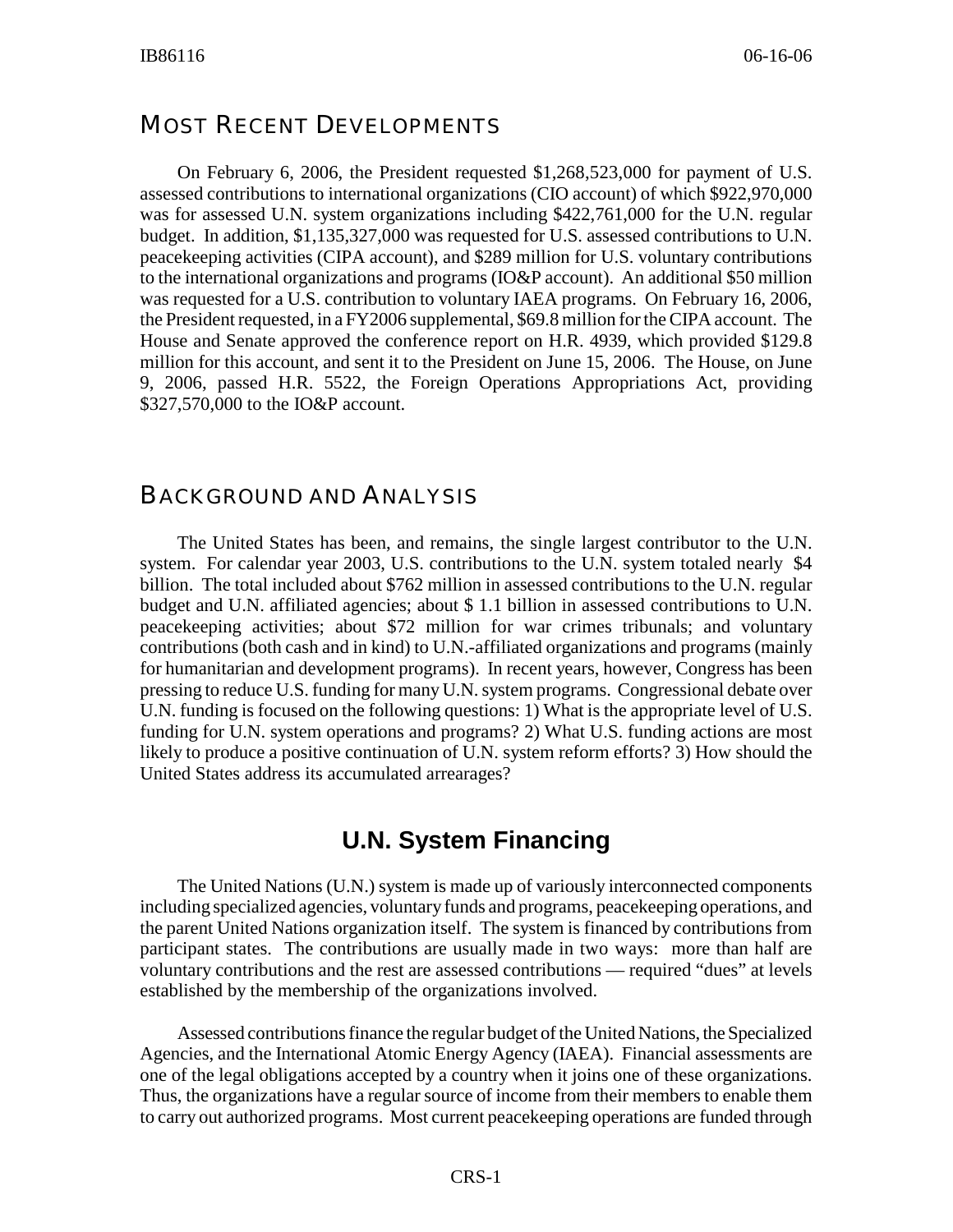special assessed accounts. U.S. assessed contributions are included within the State Department's budget. Congress authorizes these funds as part of the "Foreign Relations Authorization Act" and appropriates the money in the "Science, Departments of State, Justice, Commerce, and related agencies" appropriations legislation. The regular assessed budgets of U.N. system organizations as well as regional and other non-U.N. organizations are included in the contributions to international organizations (CIO) account, while peacekeeping is funded in the contributions to international peacekeeping activities (CIPA) account.

Voluntary contributions finance special programs and special apparatus created by the U.N. system, such as the United Nations Development Programs (UNDP), the United Nations Environment Program (UNEP), the United Nations Children's Fund (UNICEF), and the U.N. Population Fund (UNFPA). These contributions are entirely up to the individual country, and no country is obliged to contribute to these programs. U.S. voluntary contributions are financed through the foreign assistance authorization and appropriation legislation.

# **U.N. Assessed Budgets**

## **Scale of Assessments**

The regular budgets of the U.N. and specialized agencies are funded by required contributions from member states. The United States is required by Article 17 of the U.N. Charter (a treaty ratified by the United States on August 8, 1945) to contribute to the expenses of the organization. The scale of assessments — which is based generally on a country's capacity to pay — requires the United States to pay the maximum or 22% of the U.N. regular budget, while 48 members pay the minimum or 0.001%. The U.S. assessment for 2005 was \$439,612,000. Regardless of the size of assessment, each member has one vote on U.N. budget decisions, although budgets since 1988 have been adopted by consensus.

Specialized agencies, while linked to the United Nations, are autonomous in executive, legislative, and budgetary powers. Some agencies follow the U.N. scale in making assessments; other agencies use their own formulas, which often result in lower U.S. assessments.

If there were no maximum and minimum assessment levels for the U.N. regular budget and charges were based exclusively on a ratio of a country's gross national product, the United States would be assessed about 30% and some very small and poor countries might be assessed less than 0.001%. In 2006, the top three contributors (United States, Japan, and Germany) were assessed a total of 50.13% of the U.N. regular budget. The top 10 contributors (paying 76.44% of the total) to the regular U.N. budget according to the scale of assessments adopted by the General Assembly for 2006 were as follows.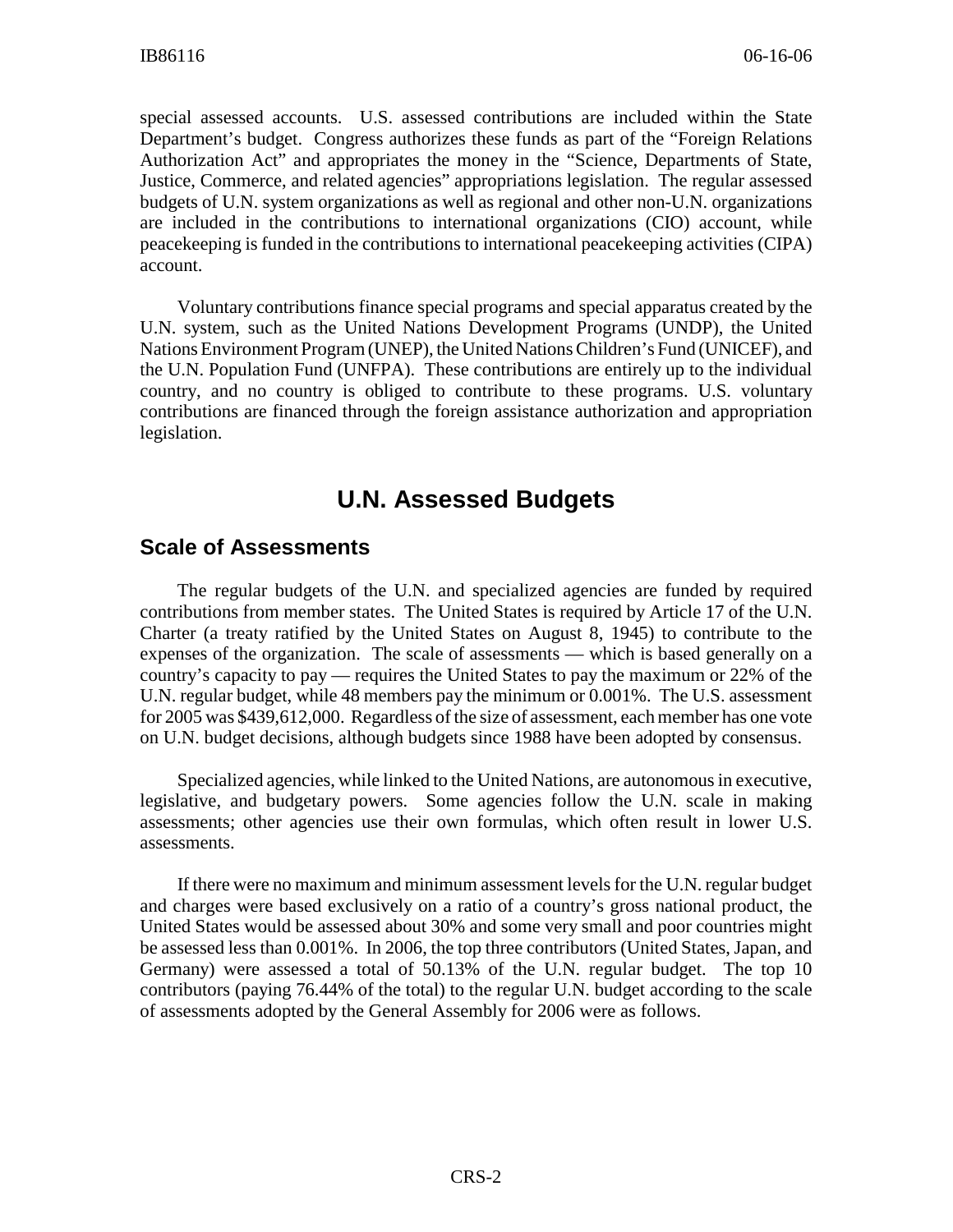| <b>Member State</b> | <b>Percent of Budget</b> | <b>Assessments for 2006</b><br>in millions of U.S.\$ |  |
|---------------------|--------------------------|------------------------------------------------------|--|
| United States*      | 22.00                    | 423.465                                              |  |
| Japan               | 19.47                    | 374.728                                              |  |
| Germany             | 8.66                     | 166.730                                              |  |
| United Kingdom*     | 6.13                     | 117.935                                              |  |
| France*             | 6.03                     | 116.068                                              |  |
| Italy               | 4.89                     | 94.028                                               |  |
| Canada              | 2.81                     | 54.145                                               |  |
| Spain               | 2.52                     | 48.506                                               |  |
| $China*$            | 2.05                     | 39.517                                               |  |
| Mexico              | 1.88                     | 36.245                                               |  |

#### **Table 1. Top Ten U.N. Regular Budget Contributors for 2006**

\*Permanent members of the U.N. Security Council

For 2006, the other permanent member of the Security Council, the Russian Federation, was assessed at 1.10%, \$21,173,000.

## **U.N. Reform**

Because of unpredictable, partial and in some cases, non-payment of assessed contributions by member countries, the United Nations functions under cash shortage problems. Many see resolution of the financial crisis as inextricably linked to U.N. system reform and restructuring. Some argue that serious reform initiatives can strengthen the confidence of member countries in the ability of the organizations to use funds effectively. Others, however, warn that without timely payment of adequate funds, the system may not function efficiently and effectively.

**U.S. Role in U.N. Reform.** The U.S. government has pressed for U.N. reform and linked payment of past arrears to reforms. High-level negotiations between the Clinton Administration and congressional leaders led to agreement on an arrearage payment plan linked to reform "benchmarks" (popularly known as the Helms-Biden agreement). The  $106<sup>th</sup>$ Congress enacted P.L.106-113 including a Helms-Biden agreement conditioning arrears payments on U.N. reforms.

More recently, on June 17, 2005, the House by vote of 221 to 184 passed H.R. 2745, the Henry J. Hyde United Nations Reform Act of 2005. The wide-ranging and complex measure requires numerous State Department certifications and reports. The measure would withhold 50% of U.S. assessed dues to the U.N. regular budget beginning with calendar year 2007 (financed from U.S. FY2008 funds), if 32 of 40 changes are not in place including 15 mandatory reforms. Among the changes sought by the legislation are: changing funding for 18 U.N. programs to be totally voluntary; creation of an Independent Oversight Board; establishment of a U.N. Office of Ethics; barring membership on human rights bodies to countries under U.N. investigation for human rights abuses; reduction in funding for General Assembly affairs and conference services as well as for public information; and reform in U.N. peacekeeping and establishment of a Peacebuilding Commission. No new or expanded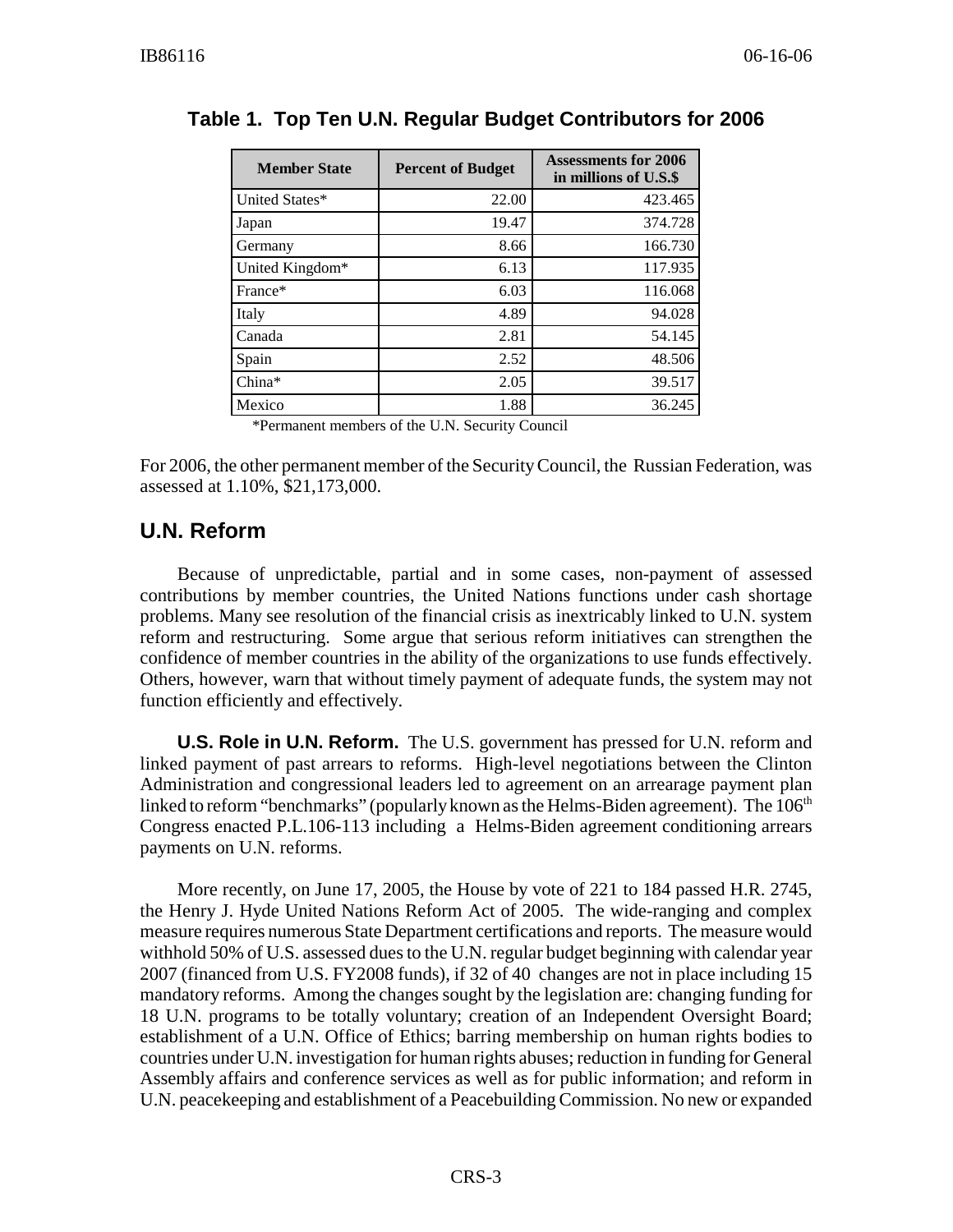peacekeeping operations would be allowed until the Secretary of State had certified that U.N. peacekeeping reforms had been achieved.

 During floor debate on H.R. 2745 a number of additional provisions were adopted including limiting U.S. contributions to the U.N. Relief and Works Agency (UNRWA); calling for zero nominal growth in the assessed budgets of the United Nations and its specialized agencies; the Independent Oversight Board is to evaluate the final report of the Independent Inquiry Committee on the Oil for Food Program; the U.S. Office of Management and Budget is to provide congress a report on all U.S. contributions to the United Nations; and calls for lifting of the prohibition on gratis military personnel. The Bush Administration has expressed reservations about the House legislation because of its withholding provisions and because it infringes on the President's authority to carry out foreign affairs. H.R. 2745, as passed by the House, was included in H.R. 2601, Foreign Relations Authorization for FY2006 and 2007 as passed by the House on July 20.

A U.N. reform measure has also been introduced in the Senate, S. 1383. The Senate measure would allow the President to withhold 50% of U.S. contributions to the United Nations if the President determined that the United Nations was not making sufficient progress on reforms.

**Task Force on the United Nations.** Appropriations legislation (P.L. 108-447) for FY2005 included a provision directing that \$1.5 million of the money appropriated for the U.S. Institute for Peace be used for the expenses of a Task Force on the United Nations. The Institute was directed to create a task force consisting of no more than a total of 12 experts to study U.N. efforts to meet the goals of its Charter and recommend an actionable agenda for the United States on the United Nations. The Task Force was co-chaired by former Speaker of the House of Representatives, Newt Gingrich, and former Senate majority leader, George Mitchell. It released its report on June 15, 2005. Among its recommendations, the Task Force suggested: creation of an Independent Oversight Board and a Chief Operating Officer; allowing the U.N. Secretary-General to replace top officials; sunset provisions for all programs and activities; disclosure standards for top officials; more independence for the Department of Peacekeeping; and improve the capacity to stop genocide and mass killing.

The Bush Administration has also expressed support for U.N. reforms. It has called for measures to improve internal oversight and accountability, to identify cost savings, and to allocate resources to high priority programs and offices. It has expressed support for creation of a Peacebuilding Commission, for replacement of the commission on Human Rights with a smaller action-oriented Human Rights Council, and support for a Democracy Fund (originally proposed by President Bush in September 2004). The U.S. government has expressed its openness to Security Council reform and expansion, but not at the expense of effectiveness.

**U.N. Reform Efforts.** In 1994, the General Assembly established an Office of Internal Oversight Services headed by an Under-Secretary General appointed by the U.N. Secretary-General with the approval of the General Assembly. Ten annual reports on the activities of the office through June 30, 2004, have been submitted to the General Assembly, and the Office has undertaken an increasing number of monitoring, auditing, and investigative activities.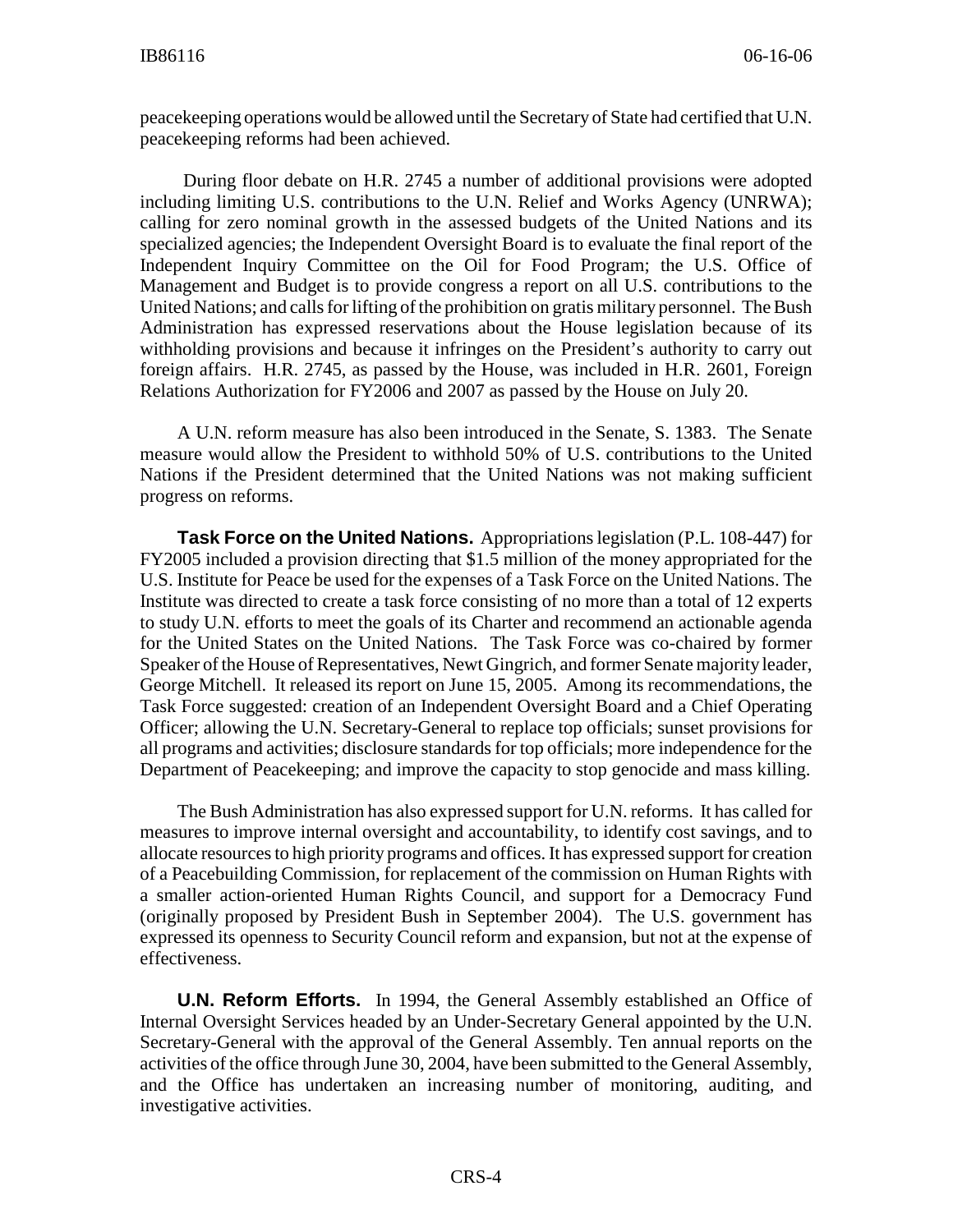In 1997, U.N. Secretary-General Kofi Annan announced a two-track reform program. The first track included immediate managerial changes within the Secretary-General's authority to affect, while the second track included reform measures requiring consultation and/or approval by U.N. member governments. Among the first track initiatives were: reducing the budget, staffing levels, and documentation; creating a code of conduct for U.N. staff; reorienting the Department of Public Information; consolidating administrative, financial, personnel, procurement and other services; consolidating economic and social departments; streamlining technical support; and improving integration of development activities at the country level.

Second track proposals focused on U.N. core missions, and on improving management and efficiency. They included creating a new management and leadership structure by establishing a Deputy Secretary-General, a Senior Management Group, and a Strategic Planning Unit; overhauling human resources policies and practices including changing the management culture, eliminating 1000 jobs and reducing administrative costs; and promoting sustainable development as a central U.N. priority. The proposals also called for improving peacekeeping and strengthening post-conflict peace-building capacity; bolstering international efforts to combat crime, drugs and terrorism by consolidating activities in Vienna; establishing a Department for Disarmament and Arms Regulation; enhancing humanitarian activities by replacing the Department of Humanitarian Affairs; and revamping public information functions. The proposals also called for the following: refocusing the work of the General Assembly on priority issues and reducing the length of sessions; establishing a ministerial-level commission to review the U.N. Charter and specialized agency constitutions; and designating the General Assembly session in the year 2000 as "a Millennium Assembly" to focus on preparing the United Nations for the 21st century.

The U.N. General Assembly in 1997 affirmed many policy formulation and management changes proposed by Secretary-General Annan including establishing a Deputy Secretary-General post. Louise Frechette of Canada was named to the Deputy post. In December 2000, the U.N. General Assembly authorized implementation of results based budgeting for the 2003-2003 biennium budget. In 2001, Secretary-General Annan (whose first term expired at the end of 2001) was elected to another five-year term. Urging the United Nations to align its activities to doing what matters in the  $21<sup>st</sup>$  century, in September 2002, Secretary-General Annan submitted a report calling for additional reforms.

 On December 2, 2004, a group appointed by the Secretary-General, called the Highlevel Panel on Threats, Challenges, and Change, issued its report titled, *A More Secure World: Our Shared Responsibility.* The report acknowledges failures and shortcomings in the organization and offers many recommendations for significant changes including enlarging the Security Council, creating a Peacebuilding Commission, and strengthening the role of the Secretary-General. Many of these recommendations would require implementation by U.N. member states. Drawing on some of the proposals in the High-level Panel's report, the Secretary-General on March 21, 2005, issued his own report, *In Larger Freedom: Towards Development, Security and Human Rights for All.* The Secretary-General hoped that these reform proposals would form the basis for discussion and perhaps final decision at a U.N. summit in September 2005. The 2005 U.N. Summit (September 14- 16) without a vote agreed to an Outcome Document which included some reform measures, but the details of such measures were mainly left for continued discussions during the 60th session of the U.N. General Assembly.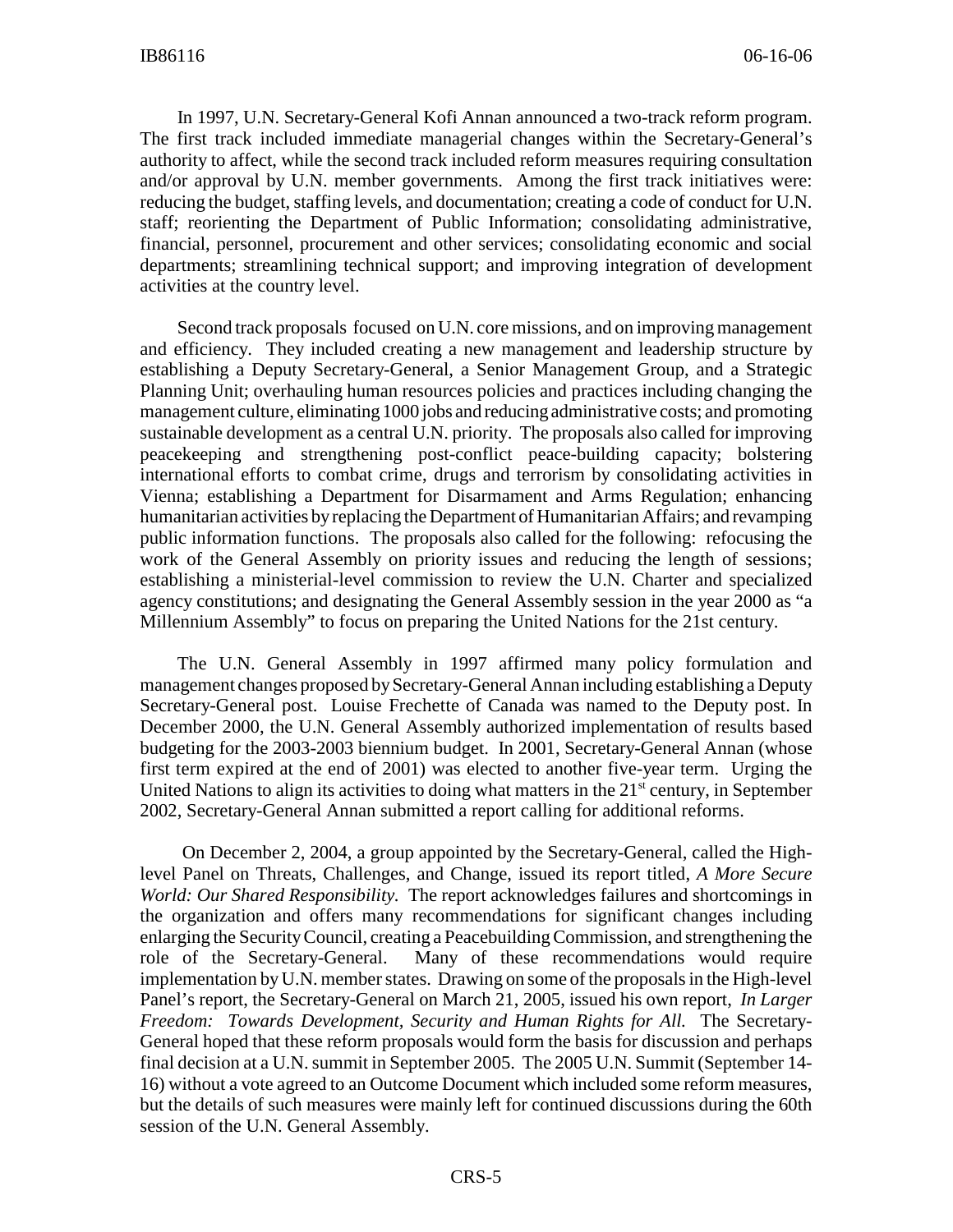In May 2005, the Secretary-General appointed Christopher Burnham to be U.N. Under Secretary-General for Management. (Burnham had previously been at the U.S. Department of State in a similar capacity). This U.N. position has been held by Americans in recent years (Catherine Bertini, preceded by Joseph Connor). U.N. Secretariat staff has been cut from about 12,000 in 1985 to about 9,000 today. The U.N. regular budget for the 2000-2001 biennium was \$2.562 billion (or a little less than \$1.3 billion per year); that for 2002-2003 was \$2.891 billion; and for 2004-2005 was \$3.608 billion. On December 23, 2005, the U.N. General Assembly, without a vote, adopted a 2006-2007 U.N. regular budget of \$3.79 billion. It included a provision that "as an exceptional measure" limited the Secretary-General's outlay of funds to \$950 million for the first year, with the remaining funds made available upon his later request as reforms are put into place. The agreement on the budget was a hard-fought compromise. The U.S. Ambassador to the United Nations, John Bolton, had proposed an interim 3-4 month budget to allow for additional assessments and reforms to be undertaken before a full two-year budget was adopted.

## **U.S. Withholding**

Beginning in 1980, Congress prohibited contribution of the U.S. proportionate share for a number of U.N. programs and activities of which Congress did not approve including for the Special Unit on Palestinian Rights, for projects benefitting the Palestine Liberation Organization (PLO), the South West Africa People's Organization (SWAPO), construction of a conference center in Addis Ababa, Ethiopia, for the Second Decade to Combat Racism and Racial Discrimination, and for implementation of General Assembly Resolution 3379 (XXX) (racism equals Zionism). In addition, the Administration withheld the U.S. proportionate share of funds for the Preparatory Commission for the Law of the Sea and funds relating to taxes paid by U.S. citizens employed by the United Nations.

In addition, beginning in 1993, the United States recognized a lower peacekeeping assessment level than applied by the United Nations, and since October 1, 1995, was limited by U.S. law (sec. 404 of P.L.103-236) to a 25% peacekeeping assessment level. Section 402 of P.L.107-228 (signed into law on September 30, 2002) raised the 25% cap on U.S. peacekeeping assessments allowing payment of U.S. current peacekeeping assessments in full. The only current U.S. withholding for the U.N. regular budget is for programs relating to the Palestinians. In addition, since no waiver of the 25% cap on U.S. contributions for U.N. peacekeeping was enacted for CY2006, the United States may also be withholding for U.N. peacekeeping (difference between U.N. assessment of about 26.5% and U.S. statutory limit of 25%). On December 13, 2005, Senator Biden introduced S. 2095 which would raise the U.S. peacekeeping cap to 27.1% for calendar years 2005 and 2006.

#### **Arrearages**

 Under Article 19 of the U.N. Charter, countries with arrears totaling more than the member's assessments for the two preceding years lose their vote in the U.N. General Assembly. As of March 24, 2006, 15 countries were in that status. By May 9, 2006, that number had been reduced to nine countries, all of which had been permitted by the U.N. General Assembly to vote during its  $60<sup>th</sup>$  session.

According to the United Nations, despite U.S. arrears payments, the United States (as of December 31, 2005), owed assessed contributions of \$1,110,924,811 (\$251,851,905 for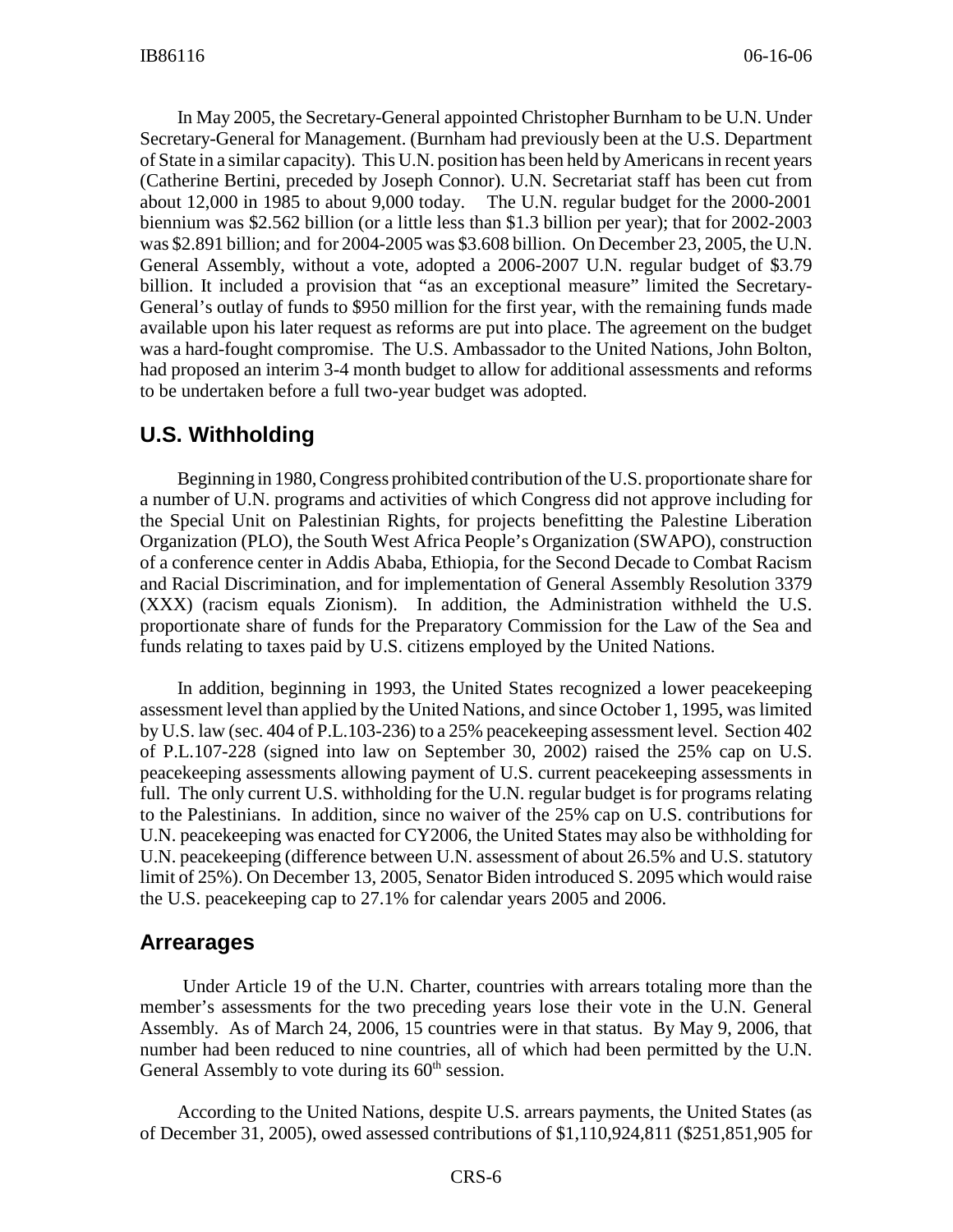the U.N. regular budget; \$12,022,205 for International Tribunals; \$3,916,440 for the Capital Master Plan; and \$843,134,251 for peacekeeping). The U.S. government, however, maintains that U.S. arrears are not that high because of U.S. statutory and policy withholdings.

#### **The Helms-Biden Agreement and Payment of U.N. Arrears**

P.L. 106-113 incorporated the Helms-Biden agreement and authorized appropriations for payment of some U.S. arrears to international organizations provided certain conditions were met and certified by the Secretary of State. The agreement authorized payment of \$819 million (\$100 million of FY1998 funds, \$475 million of FY1999 funds, and \$244 million of FY2000 funds), and authorized \$107 million owed by the United Nations to the United States for peacekeeping to be forgiven provided the United Nations applied it to reduce U.S. arrears.

Among the U.S. conditions was reduction of U.S. regular budget assessments to 22% (from 25%) and reduction of U.S. peacekeeping assessments to 25% (from about 30%). In December 2000, the U.N. General Assembly agreed on a financial restructuring of both the regular and peacekeeping assessment structures. As a result the U.S. share of the regular budget was reduced from 25% to 22% and for peacekeeping from about 30.4% to 28.14%, initially, and falling in subsequent years to about 26.5% currently.

## **FY2007 Funding for U.N. Assessed Budgets**

On February 6, 2006, the President requested \$1,268,523,000 for payment of U.S. assessed contributions to international organizations (CIO account) of which \$922,970,000 was for assessed U.N. system organizations including \$422,761,000 for the U.N. regular budget. In addition, \$1,135,327,000 was requested for U.S. assessed contributions to U.N. peacekeeping activities (CIPA account).

## **FY2006 Funding for U.N. Assessed Budgets**

P.L. 109-108 (H.R. 2862, signed into law on November 22, 1005) providing funding for Science, the Departments of States, Justice, and Commerce for FY2006 included \$1.166 billion for assessed contributions to international organizations (CIO), and \$1.035 billion for assessed contributions to international peacekeeping activities (CIPA). The Secretary of State, at the time of the President's budget submission to Congress, is to transmit to the Appropriations Committees the most recent biennial U.N. budget; notify the same committees of any U.N. action to increase funding for any U.N. program without identifying offsetting decrease elsewhere in the U.N. budget and cause the U.N. budget for the 2006- 2007 biennium to exceed the revised U.N. budget level for the 2004-2005 biennium.

The Administration had requested \$1.296 billion for U.S. assessed contributions to international organizations (CIO) of which \$931,362,000 was for assessed U.N. system organizations including \$438,952,000 for the U.N. regular budget. In addition, \$1.035 billion was requested for assessed contributions to U.N. peacekeeping activities (CIPA). Another \$780 million was requested for U.N. peacekeeping operations in supplemental FY2005 appropriations.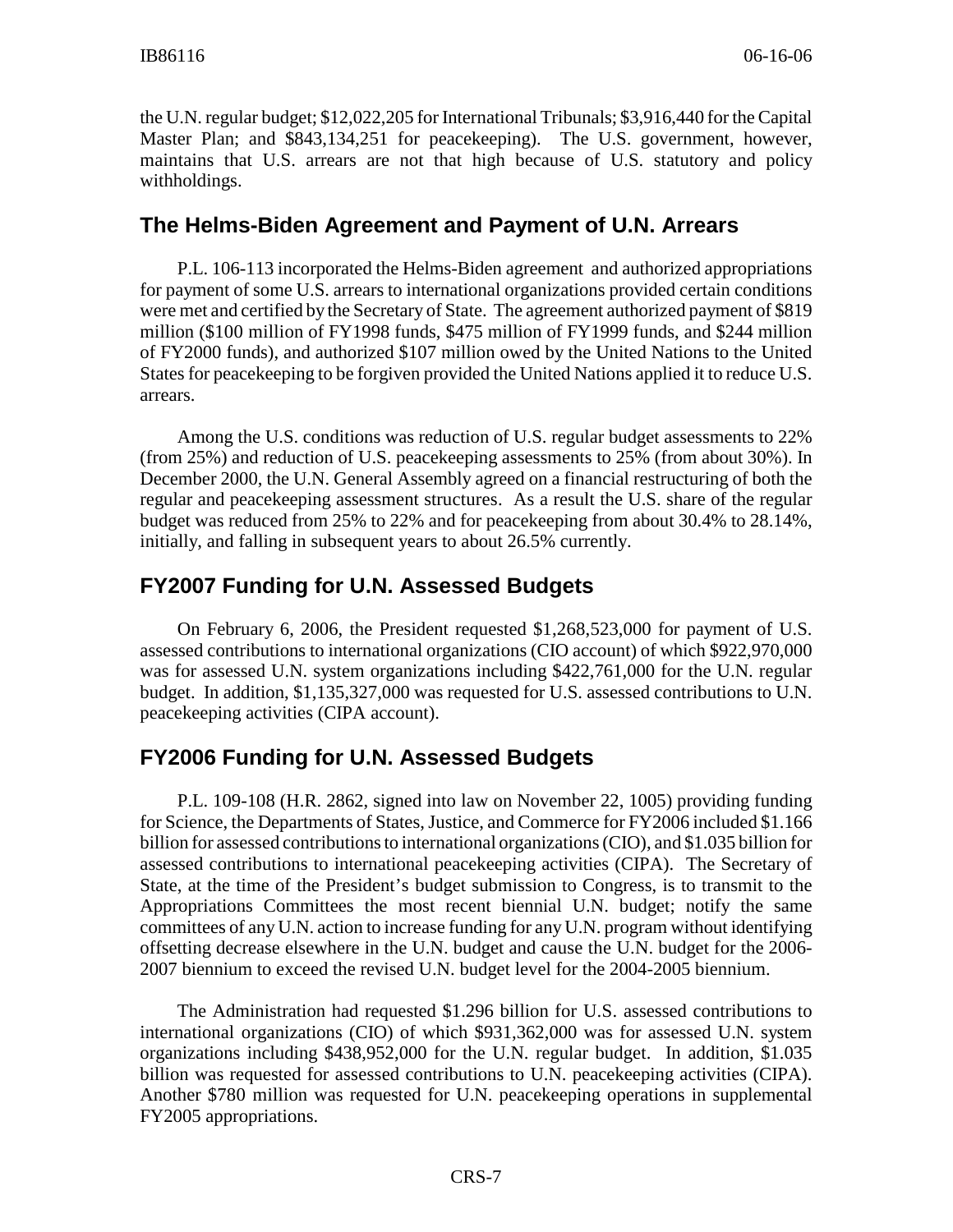H.R. 3057 as passed by the Senate on July 20, 2005, included \$1.166 billion for U.S. assessed contributions to CIO (more than \$130 million below the Administration's request), and \$1.035 billion for assessed peacekeeping activities. The Senate also agreed to an amendment expressing the sense of the Senate that the use of funds for any loan to the United Nations for the renovation of its headquarters in New York not exceed \$600 million. The Senate Committee on Appropriations requested a number of State Department reports during its considerations of the legislation: on assessment rates and other information on the 15 U.N. member countries with the greatest gross domestic products, an evaluation of U.S. participation in non-treaty obligated international organizations, and on changes in the World Tourism Organizations since U.S. withdrawal and potential benefits of U.S. participation.

H.R. 2862 as passed by the House (417-7) on June 16, 2005 appropriated \$1.166 billion for U.S. assessed contributions to CIO. This was more than \$130 million below the Administration request. In addition, by a voice vote, the House agreed to an amendment offered by Representative Garrett which increased funding for state and law enforcement grants by \$22 million. The amount was taken by reducing U.S. contributions to the United Nations by that amount. An amendment offered by Representative Paul prohibiting any U.S. contribution to the United Nations or any affiliated agency was defeated by a vote of 65 to 357.

S. 600, authorizing appropriations for foreign relations for FY2006 and FY2007, as reported (S.Rept. 109-35) by the Senate Foreign Relations Committee, authorized \$1.296 billion for U.S. assessed contributions to international organizations (CIO), and \$1.035 billion for U.S. assessed contributions to U.N. peacekeeping activities (CIPA) account.

#### **FY2005 Funding for U.N. Assessed Budgets**

P.L. 108-447, the Consolidated Appropriations Act, FY2005 included \$1.182 billion for U.S. assessed contributions to international organizations (CIO) account of which up to \$6.0 million may be used for the cost of a direct loan of up to \$1.2 billion to the United Nations for renovating U.N. headquarters in New York; and \$490 million for assessed contribution to U.N. peacekeeping activities (CIPA) account. The Secretary of State was to provide the Appropriations Committees with a copy of the most recent U.N. biennium budget and to notify the Committees of any United Nations action to increase funding for any U.N. program without identifying an offsetting decrease elsewhere in the U.N. budget causing the United Nations to exceed its adopted biennium budget for the 2004-2005 of \$3.16 billion. The measure included a rescission of 0.54% for any discretionary account in the act.

The measure directed that \$1.5 million of the money appropriated for the U.S. Institute for Peace be used for the expenses of a Task Force on the United Nations. The Institute is to create the task force consisting of no more than a total 12 experts drawn from the American Enterprise Institute, Brookings Institution, Council on Foreign Relations, Center for Strategic and International Studies, Hoover Institution, and the Heritage Foundation. The task force is to study U.N. efforts to meet the goals of its Charter and submit its report within 180 days of enactment.

The conference committee expressed (H.Rept. 108-118) concern that the U.N. Oil for Food Program was marred by allegations of corruption and that it abetted a tyrannical regime and undermined the international community's good will. It directed the Department of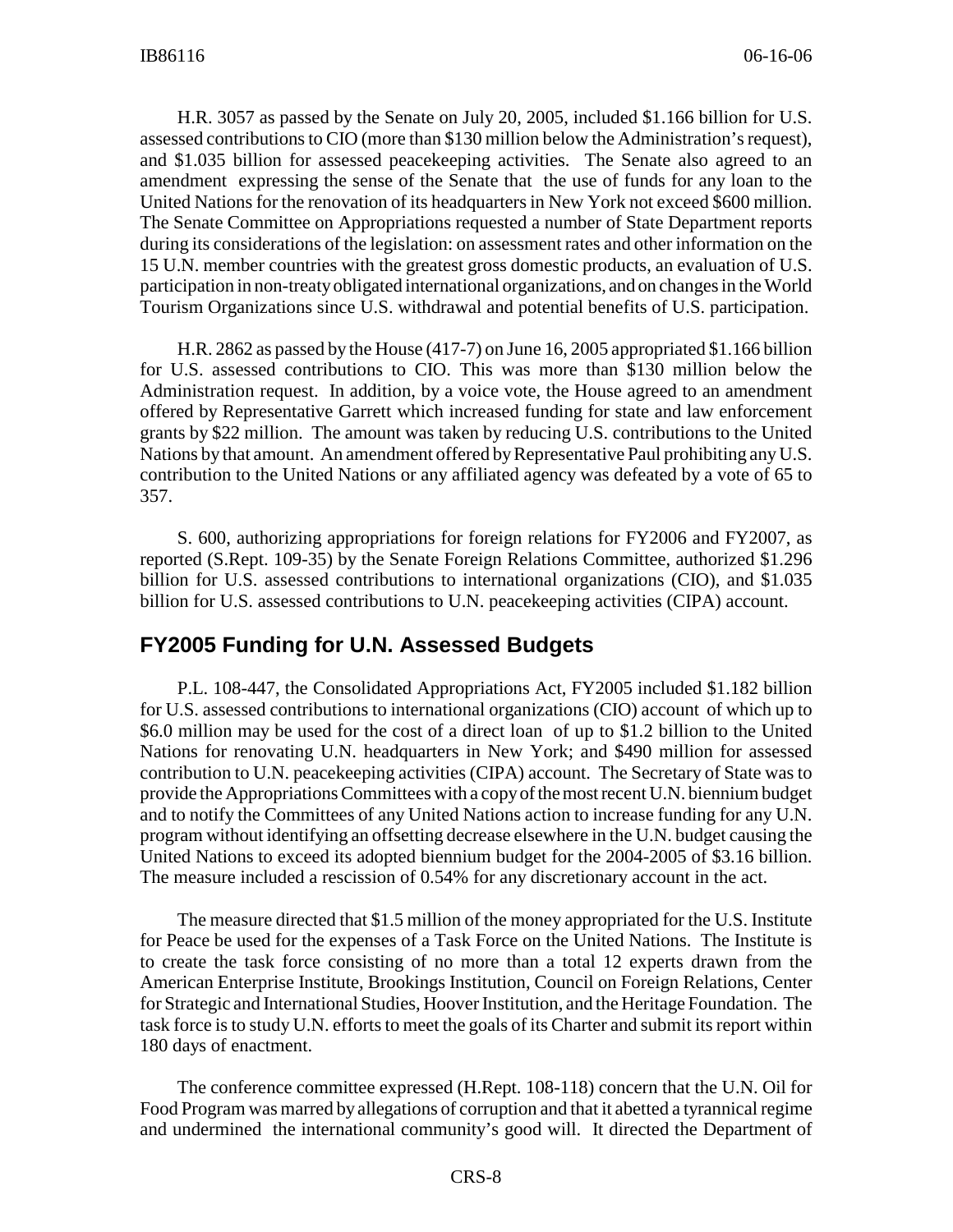State to bring all necessary resources to bear on investigation of the Oil for Food Program and provide all requested documents to the U.S. Congress and to provide any requested assistance to the U.N. Secretary-General's Independent Inquiry Committee.

On September 15, 2004, the Senate Committee on Appropriations reported (S.Rept. 108-344) on S. 2809 funding the Departments of Commerce, Justice and State for FY2005. The Committee recommendation of \$1.020 billion for U.S. assessed contributions to international organizations (CIO) was \$173,380,000 below the amount requested by the Administration; and the \$574 million recommended for assessed contributions to U.N. peacekeeping activities (CIPA) was \$76 million below the amount requested by the Administration. The Committee recommended allocation of \$70 million for the IAEA, \$12.7 million for ICAO, \$1.35 million for IMO, and \$1.1 million for WIPO. The Committee also recommended \$6 million to subsidize the cost of a \$1.2 billion loan to the United Nations to finance the renovation of its headquarters. The Committee also recommended that the Department of State urge the United Nations to make available to congressional committees investigating the Oil-for-Food program all relevant documents, and ensure that the Volcker Inquiry is conducted rigorously.

H.R. 4754 as passed by the House (397 to 18) on July 8, 2004 appropriated \$1.194 billion for U.S. assessed contributions to international organizations (CIO) and \$650 million for U.S. assessed contributions to U.N. peacekeeping activities (CIPA). During House floor consideration of the bill, a number of amendments were offered to cut CIO funding. On July 7, 2004, Representative Paul's amendment to prohibit funds for UNESCO failed by a vote of 135 to 333, and his amendment to prohibit U.S. contributions to the United Nations or U.N. affiliated agencies failed by a vote of 83 to 335. The next day, Representative Smith's (Michigan) amendment to reduce CIO funding by \$20 million to express concern about the alleged corruption in the U.N. Oil-for-Food program failed by vote of 129 to 291.

On July 1, 2004, the House Committee on Appropriations reported H.R. 4754 as an original measure. The Committee recommended full funding for CIO and CIPA. The Committee expressed its support for the U.S. policy of zero nominal growth budgets for international organizations and noted that if the United Nations proposed exceeding its \$3.16 billion biennial budget, the Committee should be notified before consideration and adoption of such a proposal. While recommending full payment of U.S. assessed U.N. budget dues, the Committee expressed concern about allegations of corruption in the U.N. Oil-for-Food Program; U.N. need to do more about the crises in Sudan; and charges of sexual abuse of minors related to U.N. peacekeeping operations. The Committee included \$6 million for costs of a direct loan to the United Nations for costs of renovation U.N. headquarters in New York to subsidize up to \$1.2 billion total loan principal.

The Bush Administration had requested \$1.194 billion for U.S. assessed contributions to international organizations (CIO) of which \$819 million was for assessed U.N. system organizations including \$362.2 million for the U.N. regular budget and \$6 million for the U.N. Capital Master Plan, a loan subsidy relating to the renovation of the U.N. headquarters complex in New York. In addition \$650 million was requested for assessed contributions to U.N. peacekeeping activities (CIPA).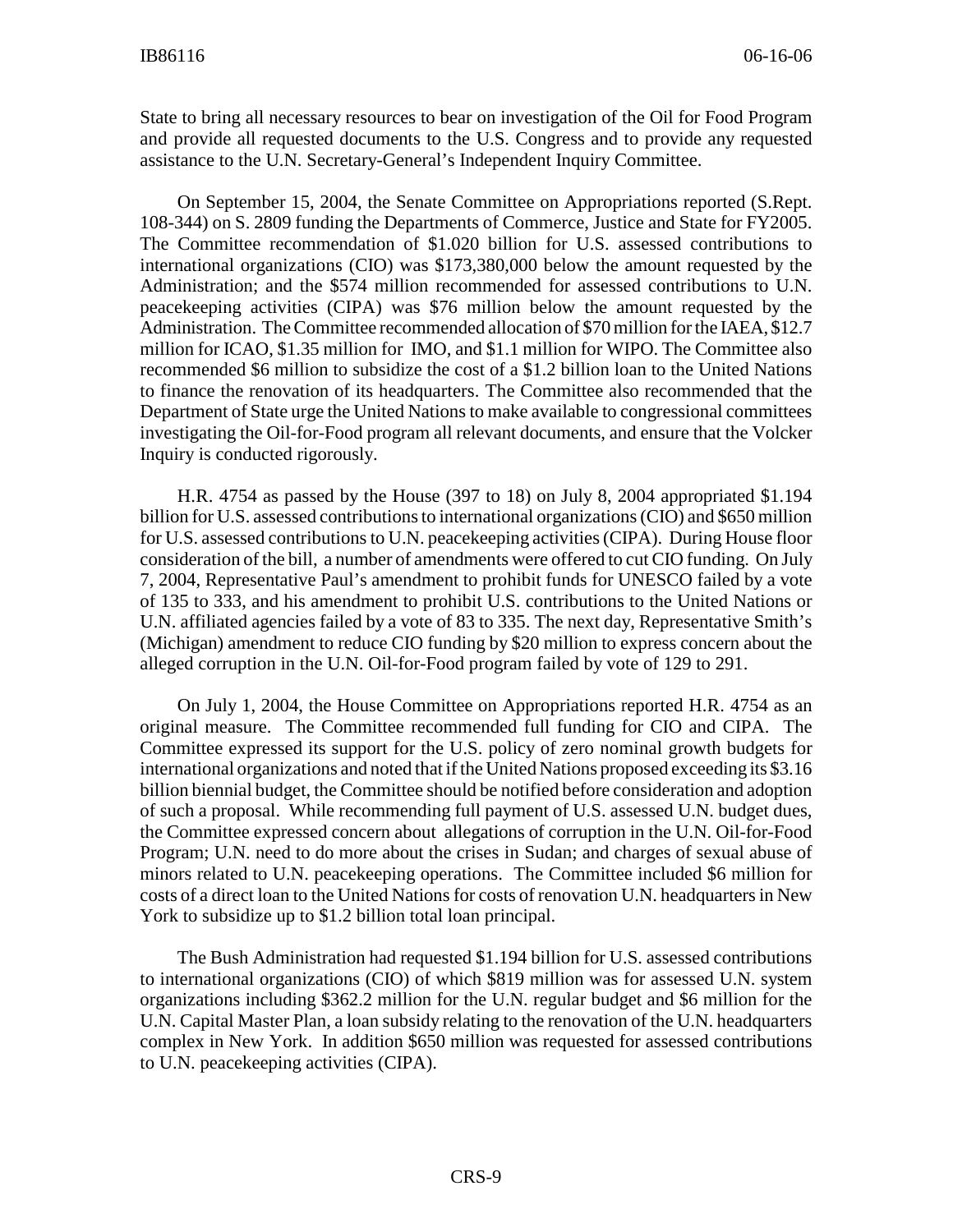|                                                                     | <b>FY2004</b><br><b>Actual</b> | <b>FY2005</b><br><b>Actual</b> | <b>FY2006</b><br><b>Estimate</b> | <b>FY2007</b><br><b>Request</b> |
|---------------------------------------------------------------------|--------------------------------|--------------------------------|----------------------------------|---------------------------------|
| <b>United Nations</b>                                               | 340.472                        | 362.193                        | 438.952                          | 422.761                         |
| U.N. Capital Master Plan                                            |                                | 6.00                           | 10.595                           | 22.101                          |
| U.N. — War Crimes Tribunals                                         | 32.656                         | 35.039                         | 31.620                           | 33.201                          |
| Food and Agriculture Organization                                   | 72.457                         | 89.716                         | 83.981                           | 89.332                          |
| <b>International Atomic Energy Agency</b>                           | 68.462                         | 79.829                         | 77.447                           | 83.192                          |
| <b>International Civil Aviation Agency</b>                          | 12.629                         | 12.650                         | 14.894                           | 15.180                          |
| <b>International Labor Organization</b>                             | 68.055                         | 63.107                         | 59.866                           | 63.338                          |
| <b>International Maritime Organization</b>                          | 1.366                          | 1.479                          | 1.435                            | 1.565                           |
| <b>International Telecommunications</b><br>Union                    | 7.976                          | 7.655                          | 7.370                            | 7.656                           |
| United Nations Educational,<br>Scientific and Cultural Organization | 84.138                         | 76.754                         | 68.191                           | 69.599                          |
| Universal Postal Union                                              | 1.697                          | 1.770                          | 1.629                            | 1.690                           |
| World Health Organization                                           | 93.615                         | 96.110                         | 96.111                           | 101.421                         |
| World Intellectual Property<br>Organization                         | 1.058                          | 1.137                          | 1.0761                           | 1.121                           |
| World Meteorological Organization                                   | 9.963                          | 12.143                         | 10.399                           | 10.804                          |
| <b>Total</b>                                                        | 794.542                        | 845.598                        | 903.566                          | 922.970                         |

**Table 2. U.S. Contributions to Recent U.N. System Assessed Regular Budgets**

# **U.N. Voluntary Programs**

**FY2007.** The appropriate level of funding for U.N. voluntary programs continues to be a congressional concern. For FY2007 the Administration requested \$289 million for U.S. voluntary contributions to programs in the international organizations and programs (IO&P) account. In addition, \$50 million was requested in another account for IAEA voluntary programs. On June 9, 2006, the House passed H.R. 5522, the Foreign Operations Appropriations Act, providing \$327,570,000 for the IO&P account.

**FY2006.** P.L. 109-102 (H.R. 3057, signed into law on November 14, 2005), included \$329,458,000 for U.S. voluntary contributions to the international organizations and programs (IO & P) account. The conference report (H.Rept. 109-265) recommended that \$127 million be for UNICEF and \$110 million for UNDP; \$50 million was recommended form another account for IAEA voluntary programs.

H.R. 3057 as passed by the Senate on July 20, included a total of \$330 million for FY2006 for U.S. voluntary contributions to programs in the international organizations and programs (IO  $\&$  P) account as had been recommended by the Senate Committee on Appropriations in its report, S.Rept. 109-96. The Committee also recommended that of the amounts appropriated in the account, \$128 million be for UNICEF, and \$110 million for UNDP. The Committee recommended \$10 million for the proposed U.N. Democracy Fund in another account, and recommended that \$10 million for the World Food Program come from funds for USAID's Bureau for Democracy, Conflict, and Humanitarian Assistance.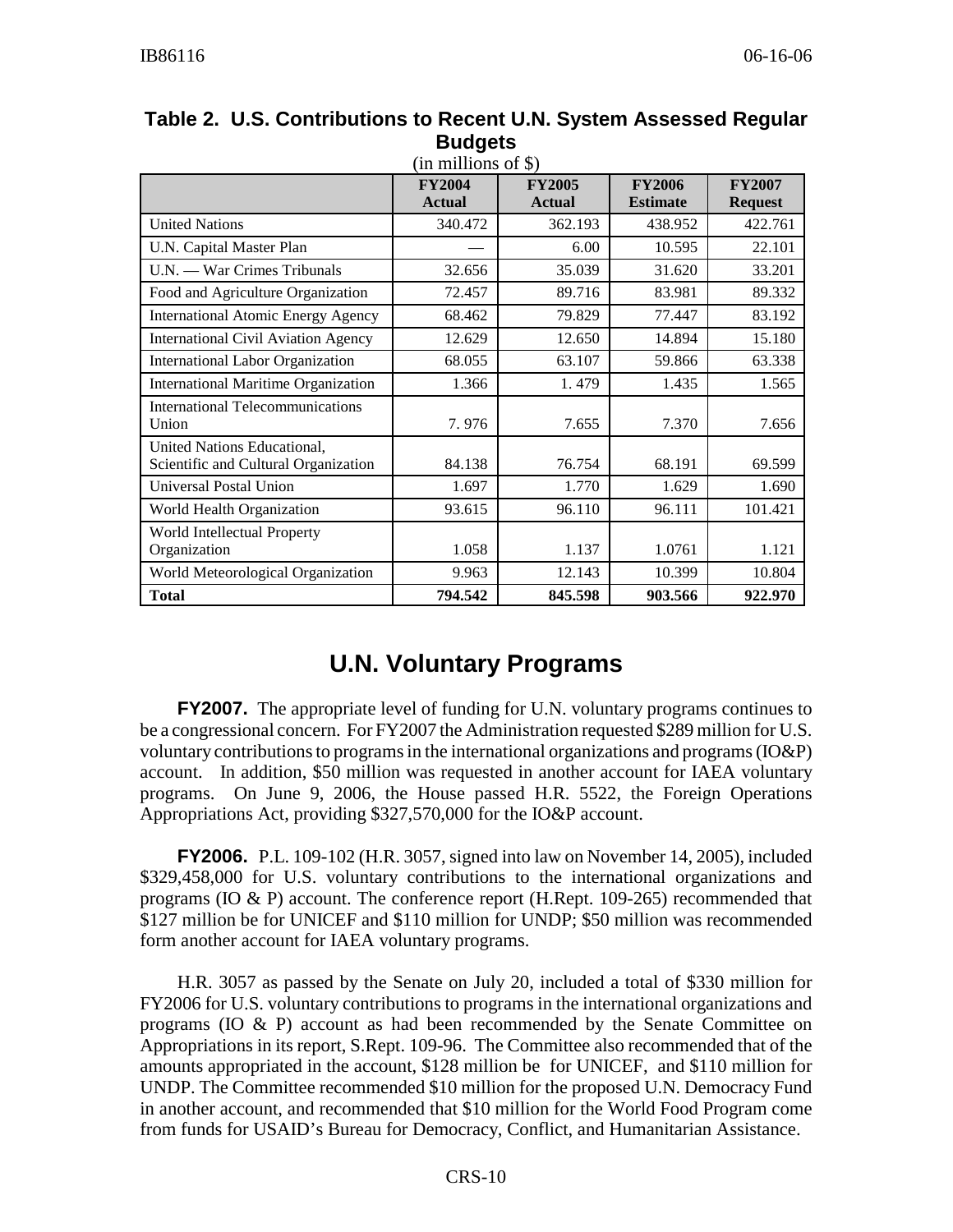H.R. 3057, as passed by the House on June 28, included \$328,958,000 for voluntary contributions for FY2006 for the IO& P account as had been recommended by the House Committee on Appropriations in its report, H.Rept. 109-152. The Committee also recommended that of the amounts appropriated in the account, not less than \$110 million be for UNDP, not less than \$127 million for UNICEF, \$5 million for UNIFEM (of which \$3.5 million for the Fund and \$1.5 million for the Trust Fund in Support of Actions to Eliminate Violence Against Women), and noted the importance of UNEP's work in the Palestinian territories.

S. 600, as reported by the Senate Foreign Relations Committee (S.Rept. 109-35), authorized \$281,908,000 for voluntary contributions for the international organizations and programs (IO&P) account.

The Administration requested \$281,908,000 for voluntary contributions for the international organizations and programs (IO&P) account including \$114 million for UNICEF and \$95 million for UNDP. Fifty million dollars for IAEA voluntary programs was requested in another account.

**FY2005.** P.L. 108-447 included \$319.494 million for voluntary contributions to the international organizations and programs account (IO&P) as well as \$53 million for voluntary contributions to IAEA appropriated in another account.

H.R. 4818 as passed by the House (365 to 41) on July 15, 2004, included \$323.45 million for U.S. voluntary contributions to the international organizations and programs (IO&P) account. \$53 million for a voluntary contribution to the IAEA was included in another account. During House floor debate on H.R. 4818, Representative Buyer introduced an amendment that prohibited use of any funds appropriated by this measure to be used by any U.S. government official to request the United Nations to assess the validity of elections in the United States. The amendment was agreed to by a vote of 243 to 161.

 On July 13, 2004, the House Appropriations Committee reported (H.Rept. 108-599) H.R. 4818 as an original measure. The Committee recommended \$323.45 million for voluntary contributions to the international organizations and programs (IO&P) account, \$19 million more than requested by the Administration. The Committee recommended not less than \$107 million for UNDP; not less than \$7 million for the U.N. Voluntary Fund for Victims of Torture; not less than \$125 million for UNICEF; and \$3 million for UNIFEM (of which \$1 million would be for a first time contribution to the Trust Fund in Support of Actions to Eliminate Violence Against Women).

The Administration requested \$304.45 million for voluntary contributions for the international organizations and programs account. In addition, \$53 million was requested for voluntary contributions to IAEA in another account.

**Issues.** An extremely contentious issue has been funding for the U.N. Population Fund (UNFPA). (For detailed discussion, see CRS Issue Brief IB96026, *Population Assistance and Family Planning Programs: Issues for Congress*, by Larry Nowels.)

U.S. officials cite several reasons for restrained funding recommendations for what they consider to be, for the most part, popular and productive agencies. First, as in the assessed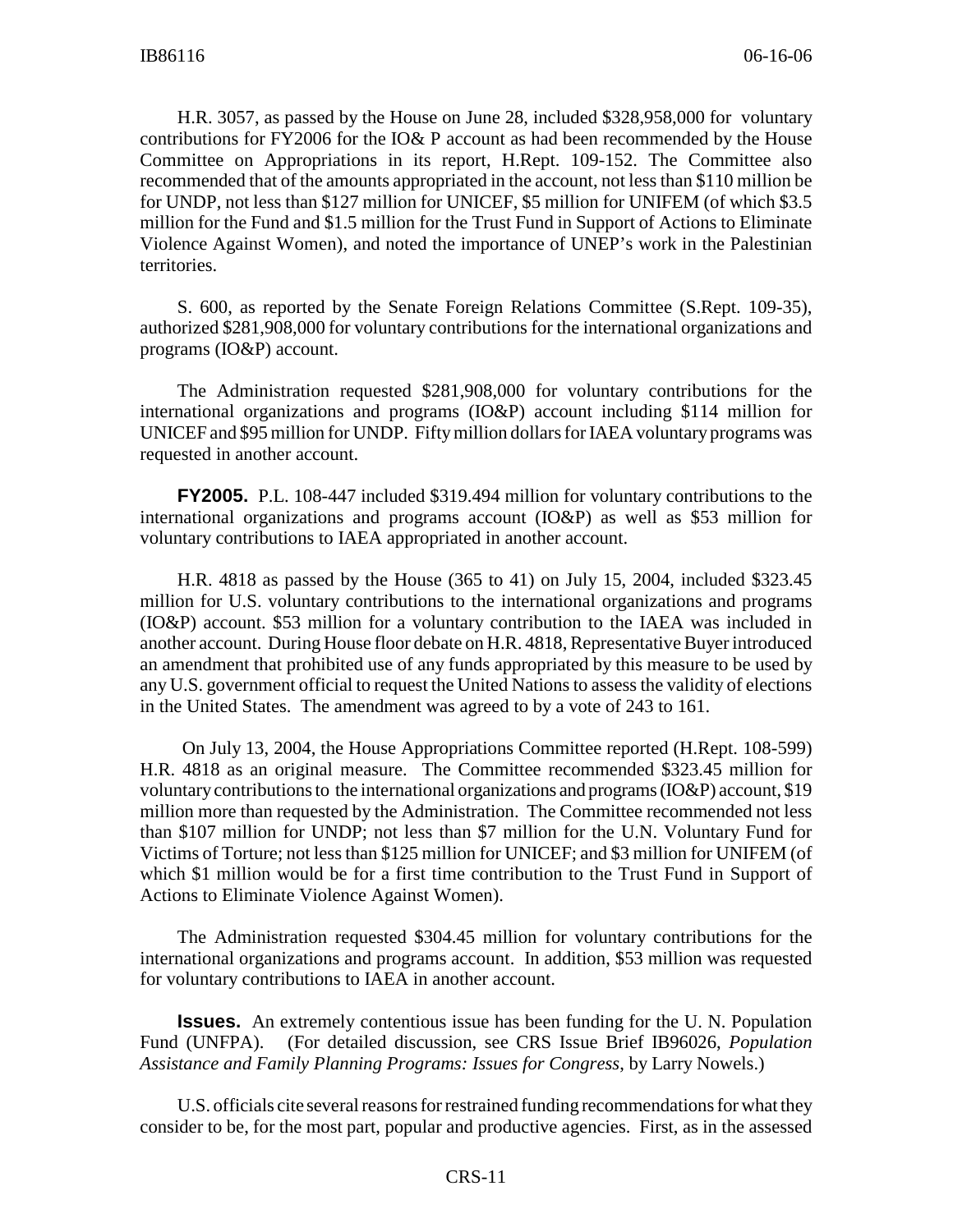agencies, Administrations have expressed commitments to fiscal restraint in international organizations — to zero growth budgets or budget cuts — arguing that with countries cutting domestic spending, U.N. agencies cannot expect to remain untouched. Second, many believe that there are limits to the United Nations' institutional capacity to deal with world problems.

Members of Congress have been increasingly critical of funding for multilateral programs which are not always seen as serving primary U.S. interests. Recent congressional activity includes close scrutiny and critical review of international organization programs and a refocusing toward those which are deemed clearly to promote U.S. national interests such as the International Atomic Energy Agency.

The United States exercises considerable influence among voluntary agencies and many countries follow the U.S. lead in making voluntary contributions. If the United States contributes less than in earlier years, other donors may follow suit. This would magnify the reductions to U.N. voluntary programs considerably. A related concern is the cumulative effect of U.S. contribution cuts on voluntary agencies. U.S. cutbacks to one agency also affect programs in other agencies because many projects are joint, cooperative efforts by a number of U.N. agencies. Moreover, the financial crisis in the central U.N. organ and the specialized agencies also has ripple effects on programs throughout the voluntary system.

Congressional supporters of multilateral voluntary agencies fear that budget reductions may significantly affect these organizations' ability to continue their development work. These proponents point out that many U.N. voluntary agencies serve U.S. interests. They contend that many of these agencies are considered efficient and effective and, in some cases, may provide better development programs than occurs through bilateral channels. Table 3 summarizes recent U.S. funding actions for some U.N. voluntary programs.

|                                                                                   | <b>FY2004</b><br><b>Actual</b> | <b>FY2005</b><br><b>Actual</b> | <b>FY2006</b><br><b>Estimate</b> | <b>FY2007</b><br><b>Request</b> |
|-----------------------------------------------------------------------------------|--------------------------------|--------------------------------|----------------------------------|---------------------------------|
| U.N. Development Program (UNDP)                                                   | 101.398                        | 108.128                        | 108.900                          | 94.500                          |
| U.N. Children's Fund (UNICEF)                                                     | 119.292                        | 124.000                        | 125.730                          | 123,000                         |
| U.N. Development Fund for Women (UNIFEM)                                          | 0.994                          | 1.984                          | 3.218                            | 0.950                           |
| <b>UNIFEM Trust Fund</b>                                                          |                                | 0.992                          | 1.485                            |                                 |
| International Contributions for Scientific.<br>Educational, & Cultural Activities | 1.889                          | 0.837                          | 0.990                            | 1.000                           |
| WMO Voluntary Coop. Program                                                       | 1.988                          | 1.984                          | 1.881                            | 1.900                           |
| U.N. Environment Program (UNEP)                                                   | 10.935                         | 10.912                         | 10.159                           | 9.524                           |
| Montreal Protocol Multilateral Fund                                               | 20.876                         | 21.328                         | 21.285                           | 19.000                          |
| International. Conservation Programs*(CITES,<br>ITTO, IUCN, Ramsar, CCD)          | 6.362                          | 6.349                          | 5.890                            | 5.906                           |
| U.N. Voluntary Fund Torture Victims                                               | 5.468                          | 6.944                          | 6.517                            | 4.750                           |

#### **Table 3. U.S. Voluntary Contributions to U.N. Programs Financed Through the Foreign Assistance Act (International Organizations and Programs)**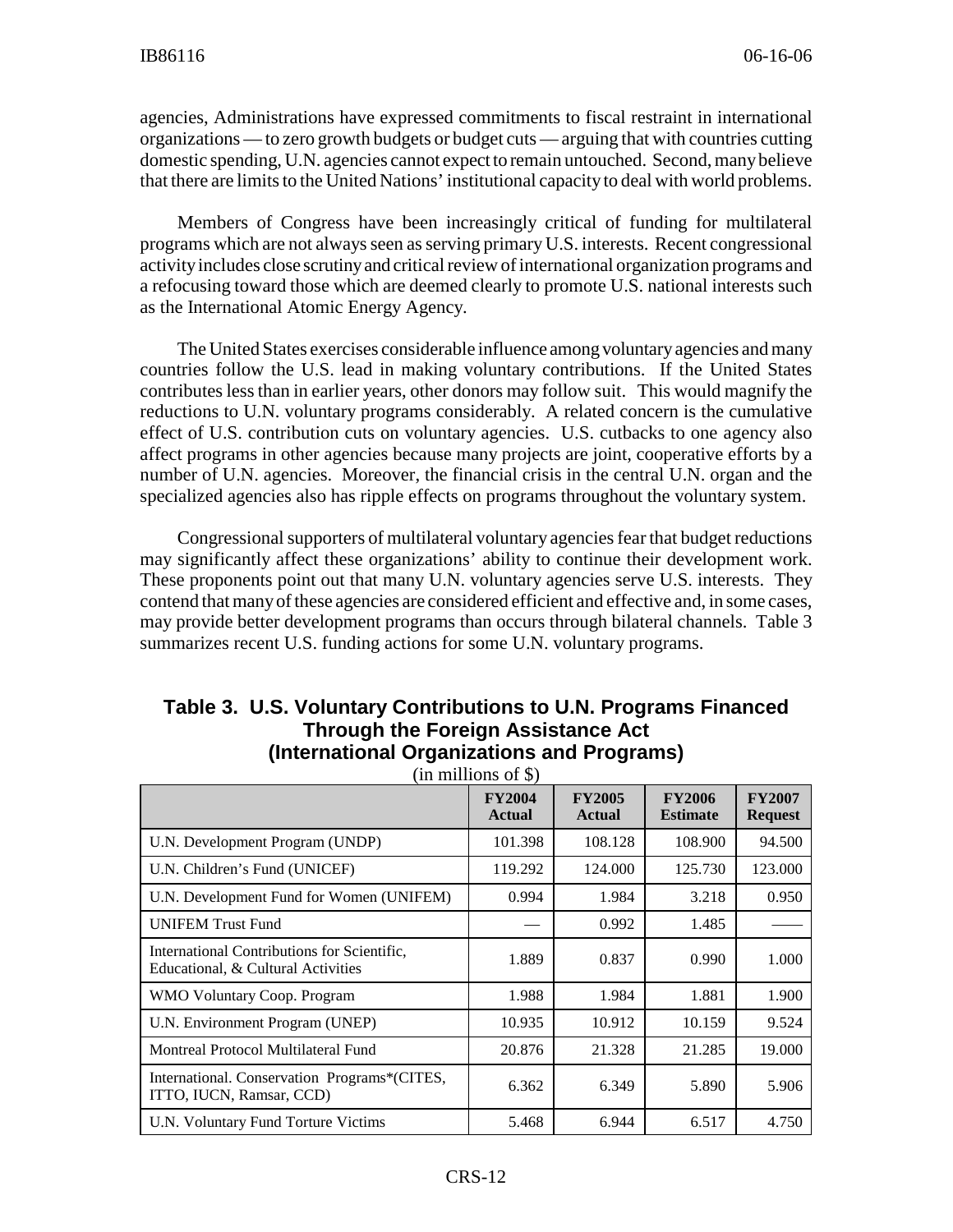|                                                                             | <b>FY2004</b><br><b>Actual</b> | <b>FY2005</b><br><b>Actual</b> | <b>FY2006</b><br><b>Estimate</b> | <b>FY2007</b><br><b>Request</b> |
|-----------------------------------------------------------------------------|--------------------------------|--------------------------------|----------------------------------|---------------------------------|
| Climate Stabilization Fund (IPCC, UNFCC)                                    | 5.567                          | 5.952                          | 5.940                            | 5.320                           |
| <b>ICAO</b> Aviation Security Fund                                          | 0.994                          | 0.992                          | 0.941                            | 0.950                           |
| U.N. Voluntary Fund for Advisory Services &<br><b>Technical Cooperation</b> | 1.491                          | 1.488                          | 1.485                            | 1.425                           |
| <b>IAEA Voluntary Programs**</b>                                            | 52.687                         | 52. 576                        | 49.500                           | 50.000                          |
| <b>Center for Human Settlements</b>                                         | 0.746                          | 0.149                          | 0.149                            | 0.400                           |
| <b>IMO Maritime Security Programs</b>                                       |                                | 0.099                          | 0.396                            | 0.400                           |
| Reserve — To Be Allocated                                                   |                                |                                | 22.275                           |                                 |
| U.N. International Democracy Fund*** (UNIDF)                                |                                | [10.000]                       | [7.920]                          | 10.000                          |
| U.N. Office for Coordination of Humanitarian<br>Affairs (UN OCHA)           |                                |                                | 0.805                            | 1.000                           |
| Total                                                                       | 355.540                        | 344.714                        | 367.546                          | 330.025                         |

**Note:** Does not include U.S. contributions to U.N. High Commissioner for Refugee (UNHCR) Programs (\$255 million in FY2002) and to U.N. Relief and Works Agency for Palestine Refugees in the Near East (UNWRA) (\$119 million in FY2002), financed through the Migration and Refugee Assistance Account; World Food Program commodities donations; WHO Special Programs; U.N. Volunteers; and U.N. International Drug Control Program.

\* Only CITES is a U.N. program.

\*\* Requested and Appropriated under Non-Proliferation, Antiterrorism, Demining and Related Programs account.

\*\*\* Funded from other accounts in FY2005 and FY2006.

# **U.N. Peacekeeping Operations**

Issues relating to U.S. support for U.N. peacekeeping operations including financing of such activities have been the source of particular congressional concern. In 1994 Congress enacted legislation (Section 404 of P.L. 103-236) which limited U.S. assessed peacekeeping contributions after October 1, 1995, to 25% of total U.N. peacekeeping assessments. P.L. 107-228 amended this provision for calendar years 2001-2004, allowing U.S. assessments of 28.15% in 2001, 27.9% in 2002 and 27.4% in 2003 and 2004. P.L. 108-447 raised the cap to 27.1% for calendar year 2005. On December 13, 2005, Senator Biden introduced S. 2095, to raise the U.S. peacekeeping cap to 27.1% for calendar years 2005 and 2006. (For detailed discussion, see CRS Issue Brief IB90103, *United Nations Peacekeeping: Issues for Congress*, by Marjorie Ann Browne.)

**FY2007.** The Administration on February 6, 2006, requested \$1,135,327,000 for U.S. assessed contributions to U.N. peacekeeping activities (CIPA account). On February 16, 2006, President Bush, in a FY2006 supplemental, requested an additional \$69.8 million for CIPA, including funds for U.N. peacekeeping in the Sudan. On June 15, 2006, H.R. 4939 (FY2006 supplemental), providing \$129.8 million for CIPA, was sent to the President.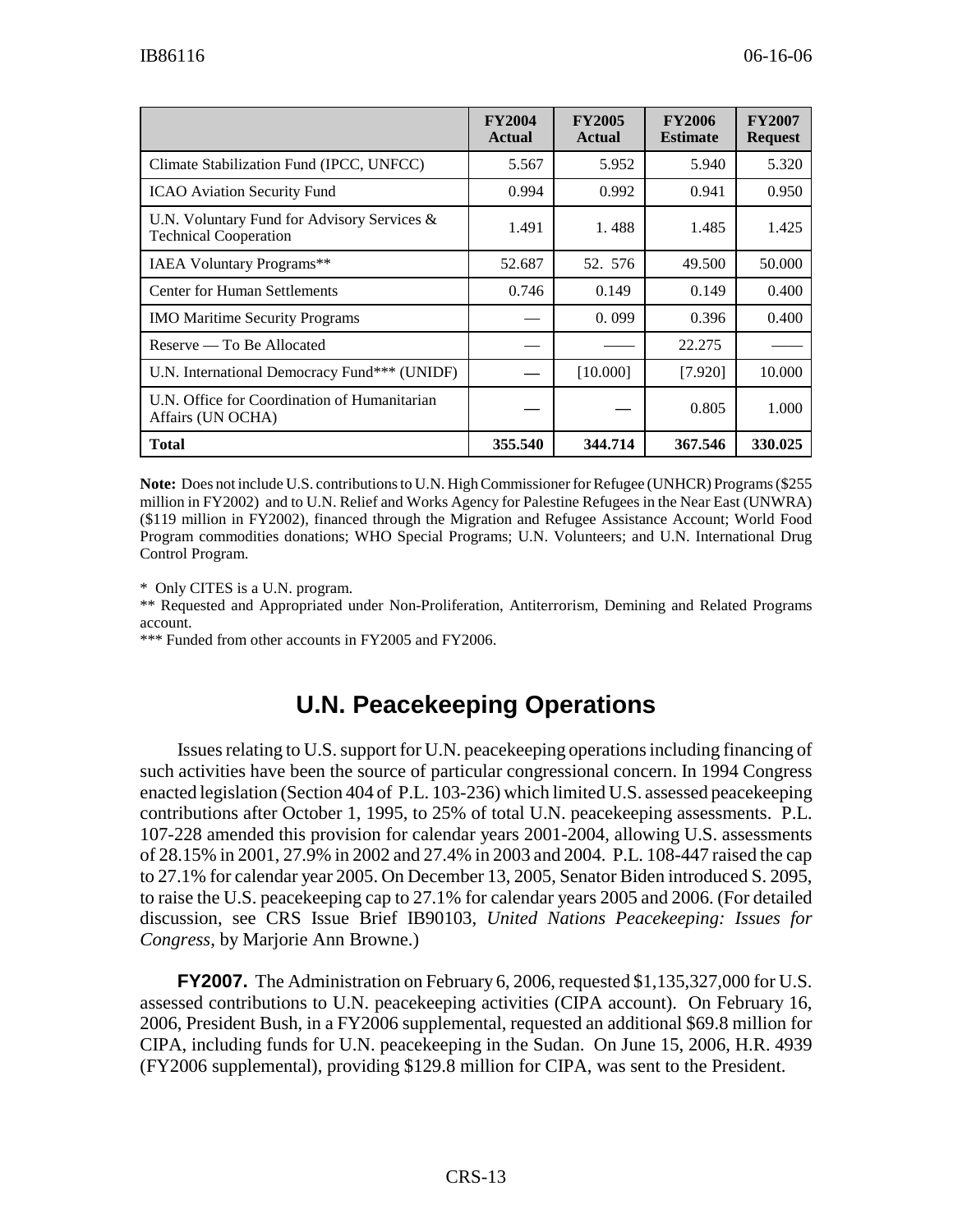**FY2006.** P.L. 198-108 included \$1.0355 billion for FY2006 U.S. assessed peacekeeping activities. The Administration had requested \$1.0355 billion for FY2006 for U.S. assessed contributions to U.N. peacekeeping activities (CIPA).

**FY2005.** P.L. 108-447 included \$490 million for FY2005 U.S. assessed contributions to U.N. peacekeeping activities. Another \$780 million was requested for U.N. peacekeeping in supplemental FY2005 appropriations. P.L. 109-13 included \$680 million. The Administration had requested \$650 million for FY2005 for U.S. assessed contributions to U.N. peacekeeping operations.

## **LEGISLATION**

#### **P.L. 109-13 (H.R. 1268)**

Making emergency supplemental appropriations for FY2005. Introduced as an original bill on March 11, 2005. Reported (H.Rept. 109-16) by the House Appropriations Committee on March 11. Agreed to in House (388-43) on March 16. Reported (S.Rept. 109-52) by the Senate Committee on Appropriations on April 6, 2005. Agreed to in Senate on April 21. Conference report (H.Rept. 109-72) filed on May 3, House agreed to conference report on May 5, and the Senate on May 10. Signed into law on May 11, 2005.

#### **P.L. 109-102 (H.R. 3057)**

Making appropriations for foreign operations, and related programs for FY2006. Reported as an original bill on June 24, 2005, H.Rept. 109-152. Passed the House on June 28 by vote of 393-32. Reported by Senate Committee on Appropriations on June 30 with an amendment in the nature of a substitute, S.Rept. 109-96. Passed in Senate by vote of 98-1 on July 20. Conference report (H.Rept. 109-265) filed on November 2, House agreed to conference report on November 4 by vote of 358 to 39; and the Senate agreed (91to 0) to the report on November 10. Signed into law on November 14, 2005.

#### **P.L. 109-108 (H.R. 2862)**

Making appropriations for Science, the Departments of State, Justice, and Commerce for FY2006**.** Reported (H.Rept. 109-118) in the House as an original measure on June 10, 2005. House agreed (417-7) to the measure on June 16. Conference report (H.Rept. 109- 272) filed on November 7. The House agreed (397 to 19) to the conference report on November 9, and the Senate agreed (94 to 5) on November 16. Signed into law on November 22, 2005.

#### **H.R. 2601 (Christopher Smith)**

To authorize appropriations for the Department of State for FY2006 and 2007. On June 9, 2005, the House Committee on International Relations voted 44-0 to favorably report the measure, H.Rept. 109-168. On July 20, passed House, 351-78. H.R. 2745, as passed by the House was added to this measure on July 19, 2005.